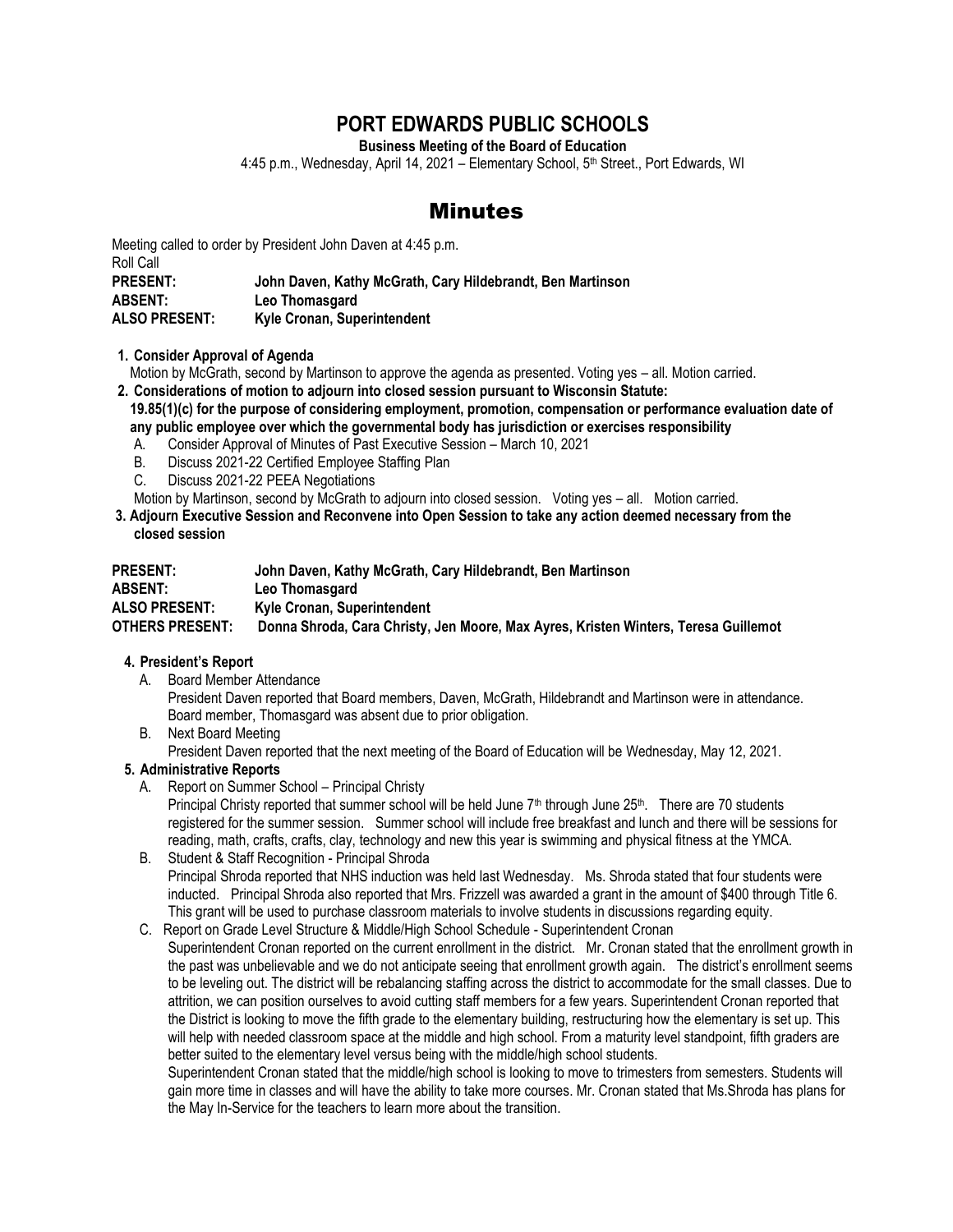### **CONSENT AGENDA:**

#### **6. Consider Approval of Minutes of Past Meeting – March 10, 2021**

Motion by McGrath, second by Martinson to approve the minutes of the past meeting. Voting yes – all. Motion carried.  **7. Consider Approval of Financial Reports** 

- - A. Check Summaries................................. March 1-31, 2021 #31326 – 31384 & 202001024 -202001138 – \$632,468.01
	- B. District Revenue Report ........................March 1-31, 2021
	- C. District Expenditures Report .................March 1-31, 2021
	- D. March Cash Balance Report
	- E. March Cash Receipts Report
	- F. March Substitutes Report
	- G. Budget Revisions
	- H. Consider Approval of Gifts

The following gifts/donations were reported:

Steel King-Two welders donated by Steel King of Stevens Point to the Tech Ed program (\$2,000-\$3,000/welder) Joan Palen-\$300 to baseball field in memory of husband, Charles Palen

Wood County Bookworms-donated books to Elementary library

Donations for the virtual Milwaukee Brewer field trip: Johnsonville coupons for free meats; Associated bank -bobbleheads Motion by Daven, second by Martinson to approve the financial report as presented. Voting yes – all. Motion carried.

#### **UNFINISHED BUSINESS**

None

#### **NEW BUSINESS:**

 **8. Consider Approval of 2021-22 Certified Staffing Plan**

Motion by Martinson, second by McGrath to approve the 2021-22 certified staffing plan. Voting yes – all. Motion carried.  **9. Consider Approval of Resignation 6/30/2021 – Gary Spencer** 

Motion by Martinson, second by Hildebrandt to approve Gary Spencer resignation as of 6/30/2021. Voting yes – all. Motion carried.

**10. Consider Approval of Post-Employment Agreement (Kathy motion, Cary second, all yes) A. Natalie Brown**

Motion by McGrath, second by Hildebrandt to approve the Post-Employment Agreement for Natalie Brown. Voting yes all. Motion carried.

**11. Receive Election Results & Administer Oaths of Office** 

Superintendent Cronan reported the results from the April 7, 2021 election.

Board Clerk, Hildebrandt administered the Oath of Office to Board Member, Daven.

**12. Designate Board Representative to CESA 5 Annual Representative Convention** 

John Daven was nominated by Hildebrandt to be the Board Representative to CESA 5 Annual Representative Convention, McGrath seconded the nomination. Voting yes – all.

- **13. Consider Approval of 2021-22 School Year Calendar Schedule Change**  Motion by Martinson, second by McGrath to approve the change to the 2021-22 School Year Calendar. This change includes moving from semesters to trimesters. Voting yes – all. Motion carried.
- **14. Consider Approval of MS Track Coach – Bethany Holz (Ben motion, Kathy 2nd, all yes)** Motion by Martinson, second by McGrath to approve MS Track Coach, Bethany Holz. Voting yes – all. Motion carried.

#### **15. Opportunity for Individual Board Member Comment**

McGrath-Thank you to Natalie Brown and Gary Spencer for all their years of service to the district. Great teachers, much appreciated.

Hildebrandt-Shared the same appreciation for both Natalie Brown and Gary Spencer. They've served the district very well. Martinson-Two great teachers, congratulations to both Natalie Brown and Gary Spencer.

Daven-Wishes Natalie Brown and Gary Spencer a happy retirement. Thanked the community for voting.

#### **16. Establish Future Board Meetings**

Wednesday, May 12, 2021, Executive Session at 5:00 (if needed); Business Meeting at 5:30 p.m. – Elementary IMC Wednesday, June 9, 2021, Executive Session at 5:00 (if needed); Business Meeting at 5:30 p.m. – Elementary IMC